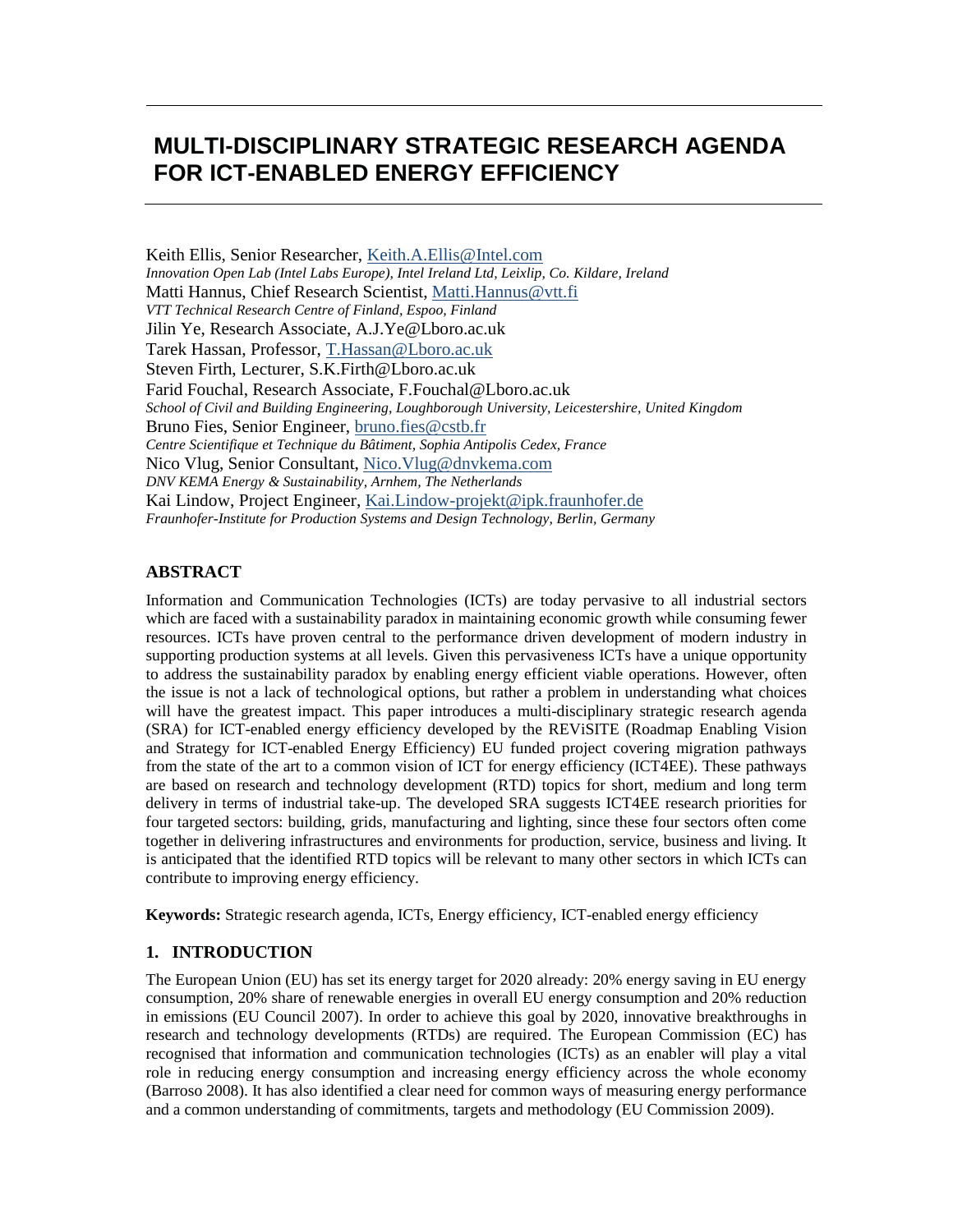A widespread data gathering and analysis exercise has revealed that, while the ICT industry accounts for about 2% of global  $CO<sub>2</sub>$  emissions, ICTs can have a significant enabling capacity of reducing the remaining 98% of carbon emissions which come from the other sectors of the economy and of society (Gartner 2007). The focus of this research is on the development of a multi-disciplinary strategic research agenda (SRA) for ICT-enabled energy efficiency in four target sectors, namely buildings, manufacturing, grids and lighting, since these four sectors often come together in delivering infrastructures and environments for production, service, business and living, and together they produce and consume a significant proportion of Europe's energy (Ye et al 2010, 2011). Although versatile statistical information is available on energy saving in different sectors, there is still limited knowledge/understanding of the potential of ICTs to improve energy efficiency in the identified four sectors. Furthermore, while the enabling role of ICTs is inherently apparent, understanding which ICTs are best positioned to deliver meaningful impact and where future research should focus on is still less evident. Within this context, the need for a multi-disciplinary SRA for ICT-enabled energy efficiency is apparent. Such an SRA will provide a holistic cross-sectorial view on synergised research topics and their priorities in the domain of ICTs for energy efficiency (ICT4EE).

This paper begins with an introduction to the REViSITE (Roadmap Enabling Vision and Strategy for ICT-enabled Energy Efficiency) project, followed by a brief description of the REViSITE approach which employs the common assessment model – the developed REViSITE framework based on 'life cycle thinking' and an adapted 'capability maturity framework', and the SMARTT (Specification and design, Materialisation, Automation and operational support, Resource and process management, Technical and semantic interoperability and Trading management) taxonomy. Using the developed REViSITE methodology, a multi-disciplinary SRA for ICT-enabled energy efficiency which includes six 'roadmap' tables based on the six main categories and 21 sub-categories of the REViSITE SMARTT taxonomy has been shaped with a holistic cross-sectorial view. Finally, conclusions are summarised and follow-up research recommendations are provided.

#### **2. THE REVISITE PROJECT**

REVISITE is a coordinated action project co-funded by the EC under the  $7<sup>th</sup>$  Framework Programme to promote cross-sectoral synergies in understanding which ICTs are best positioned to positively impact on sustainability goals and to identify cross-sectoral research priorities, covering the domains of grids, manufacturing, buildings and lighting (REViSITE 2011). The aims/objectives of REViSITE are listed below in order to capitalise on its potential benefits in the domain of ICT4EE:

- x A multidisciplinary community to promote cross-sectorial ICT4EE i.e. the project looked to leverage the heuristic and domain expertise of different stakeholders.
- A common means of assessing the impact of ICTs on energy efficiency i.e. a generic means of identifying and assessing across the four target sectors.
- A cross-sectorial ICT4EE Roadmap including the Vision, the Strategic Research Agenda (SRA) and its associated Implementation Action Plan (IAP) i.e. where should ICT4EE research focus and who should do what in supporting that research effort.
- A set of recommendations for standards to address interoperability barriers to ICT4EE.

The collective heuristics of the 'multidisciplinary community' coupled with a 'common means of assessment' are horizontals to all other project objectives and outputs. The envisaged 'real-world' value of the project is essentially based on the premise that many ICTs and ICT4EE tools and systems are generic and can serve different industry sectors with no or reasonable adaptation. This offers opportunities for larger markets to the ICT providers and better services to ICT users. Additionally, synchronised development of energy management systems for different sectors offers opportunities for energy trading via energy information exchange.

#### **3. THE REVISITE APPROACH**

#### **3.1 The REViSITE Framework**

Previous work on assessment of best practice suggested that the capacity to quantitatively assess ICT impact, while desirable, was in practice an arduous task (Kuhn et al 2011). Situations where an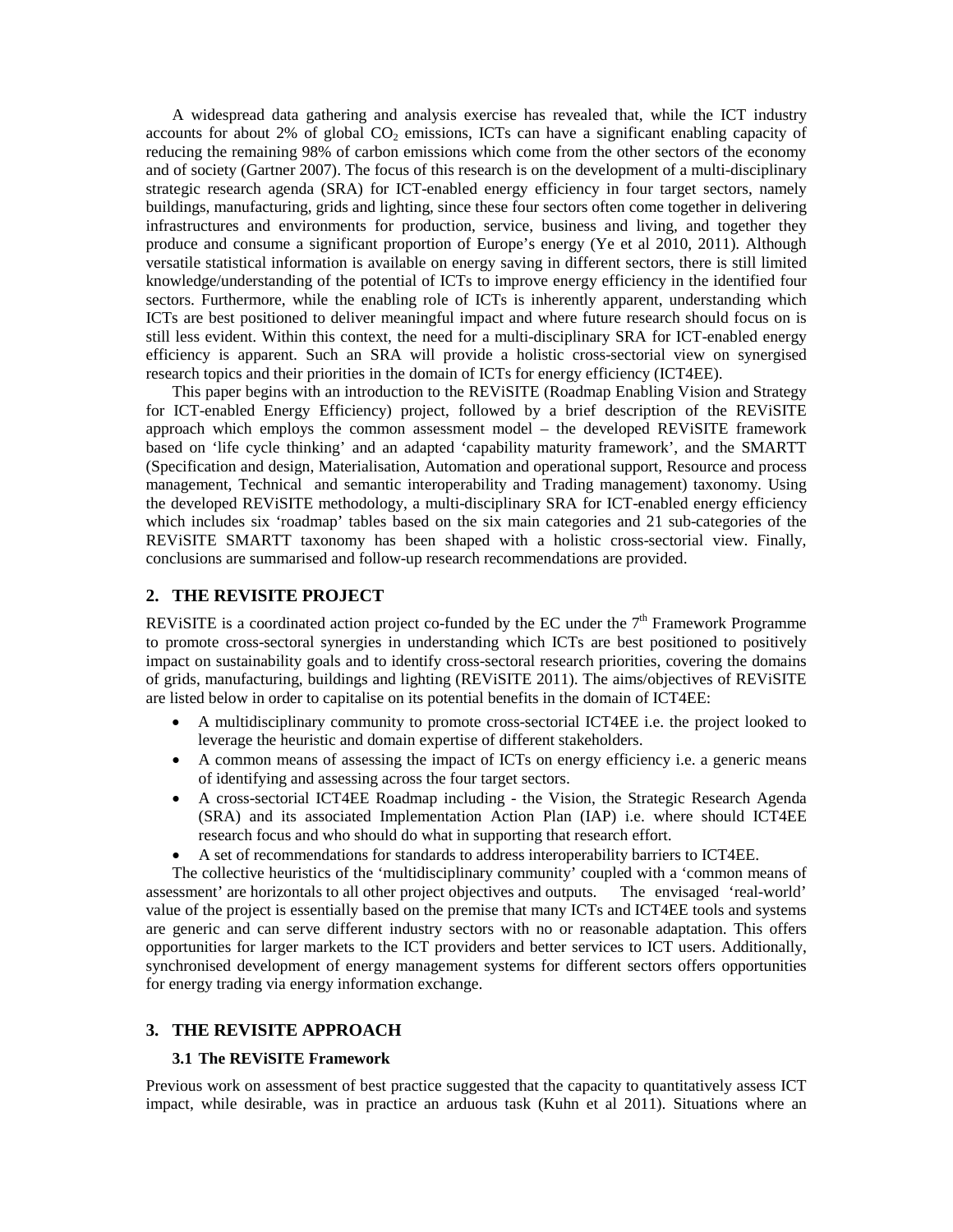existing system and a replacement ICT-enabled system can be directly measured are not overly common. Where feasible, the task is often complex by the fact that the replacement system rarely differs from the old with respect to just the ICT element. As such it can be difficult to apportion energy savings as being ICT enabled or otherwise, while abstraction to the sector level becomes an even more onerous process. In other words, determining whether an energy impact [effect] is solely attributable to an ICT [cause] can be difficult.

Typically, in scenarios where opportunity for direct quantitative comparison is limited, one must make some form of estimate based on heuristics whereby part-measurement, secondary data, specialist knowledge etcetera all play a part. In that vein, REViSITE developed a qualitative based framework for identifying those RTDs/ICTs most likely to positively impact on energy efficiency. The framework (as shown in Figure 1) was based on 'life cycle thinking' and an adapted 'capability maturity framework', and utilised a triangulation of approach in leveraging the heuristics of domain experts, together with available quantitative and qualitative sources.

#### **3.2 SMARTT taxonomy**

Before the identified four target sectors could begin to compare across their respective domains it was essential to first speak a common technical language and therefore the first stage of framework development focused on developing a common taxonomy. The output was the SMARTT taxonomy comprising of six high level categories with 21 sub-categories nested within them. The high level categories were aligned to a generic bounded life cycle as identified in Figure 2. The REViSITE taxonomy utilises six high level categories and is a variation on the SMARTT acronym.

The categories 'Specification & design', 'Materialisation' and 'Automation & operation support' all vertically align to the bounded life cycle phases. 'Resource  $\&$  process management' together with 'Technical & semantic interoperability' are themes that align horizontally. 'Trading management' aligns primarily to the 'usage' life cycle phase, as shown in Figure 2.

#### **4. MULTI-DISCIPLINARY STRATEGIC RESEARCH AGENDA**

The SMARTT taxonomy discussed in Section 3.2 above provided an integrative classification system and a means of structuring content to REViSITE deliverables. The multi-disciplinary SRA was generally built on the outputs from the REViSITE work package 2 deliverables D2.1 'ICT4EE – Data Taxonomy' (Ellis and Hannus 2011), D2.2 'ICT4EE - Knowledge and Current Practices' (Kuhn et al 2011), D2.3 'ICT4EE - Impact Assessment Model' (Ellis and Sheridan 2011) and the work package 3 deliverable D3.1 'Vision for Multi-disciplinary ICT-enabled Energy Efficiency' (Fouchal et al 2011), as illustrated in Figure 3. The proposed SRA suggests RTD topics in short, medium and long term, bridging the gap between the state of the art and envisioned future.



Figure 1: The REViSITE Framework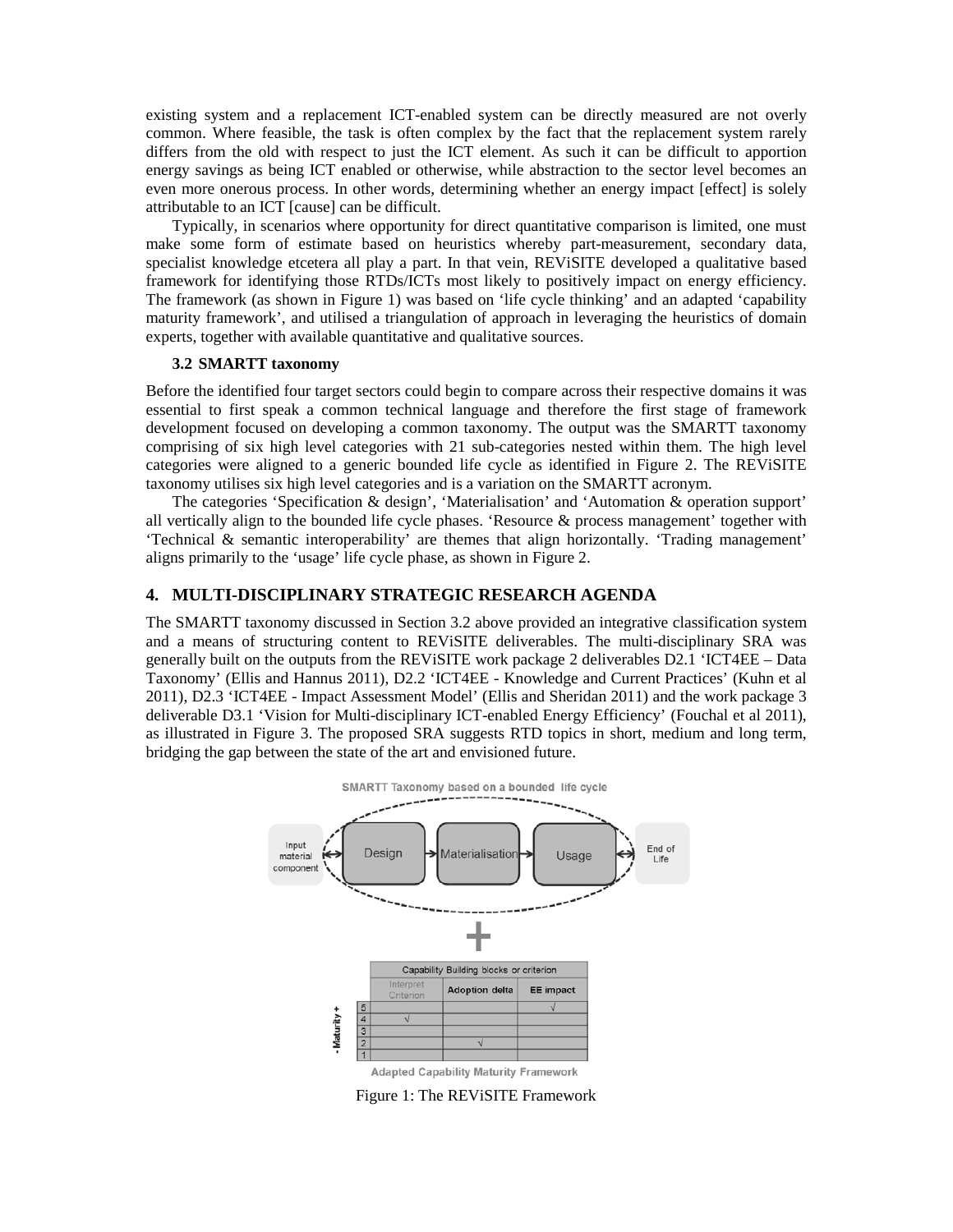

Figure 2: The SMARTT Taxonomy categories mapped to Life Cycle phases

| <b>RTD</b> topics                                   |                               |               |                    |              |                  |
|-----------------------------------------------------|-------------------------------|---------------|--------------------|--------------|------------------|
| (D2.1)                                              | State of<br>the art           | Short<br>term | Medium<br>term     | Long<br>term | Vision           |
| Specification & design<br><b>ICTs</b>               |                               |               |                    |              |                  |
| Materialisation<br><b>ICTs</b>                      |                               |               | Strategic          |              |                  |
| Automation & operational<br>decision support ICTs   |                               |               | Research<br>Agenda |              |                  |
| Resource & process<br>management ICTs               |                               |               | (D3.2)             |              |                  |
| <b>Technical Integration ICTs</b>                   |                               |               |                    |              |                  |
| Trading / transactional<br>management ICTs          |                               |               |                    |              |                  |
|                                                     |                               |               |                    |              |                  |
| <b>RTD</b> priorities<br>based on<br>impacts (D2.3) | State of<br>the art<br>(D2.2) |               |                    |              | Vision<br>(D3.1) |

Figure 3: Combining deliverables in informing SRA development

The SRA essentially consisted of six 'roadmap' tables aligned to the SMARTT categories and sub-categories. Each table briefly described:

Current state of the art for ICTs relating to each sub-category

Short-term research priorities ( $\sim$ 3 years to industrial usage; adaptation, testing & take up of new technologies, etc.)

Medium-term research priorities (~6 years to industrial usage; development of new applications and incremental technologies, etc.)

Long-term research priorities (~9 years to industrial usage; radical technical developments, etc.) Vision (~desirable future situation based on currently foreseen developments)

#### **4.1 SRA for specification and design ICTs**

Design is central given estimation that a major share (indicatively  $\sim 80\%$ ) of a product life time environmental impact is determined in the design phase. This is especially the case when new products/systems are designed. However, design for retrofitting of existing systems is also crucial as many products/systems are renewed several times throughout their life time. The degree to which the designed energy efficiency potential will be actually materialised, depends on the downstream life cycle stages (materialisation, operation). Therefore, integration between different stakeholders and stages is of fundamental importance for design.

The main trend in this area is 'integrated design' implying interoperability of various ICT applications and sharing of information at high semantic level between stakeholders over all life cycle stages. Impact beyond current state of the art will stem mainly from the integration of standalone ICTs in terms of holistic energy efficiency design, see Tab

le 1 for more details.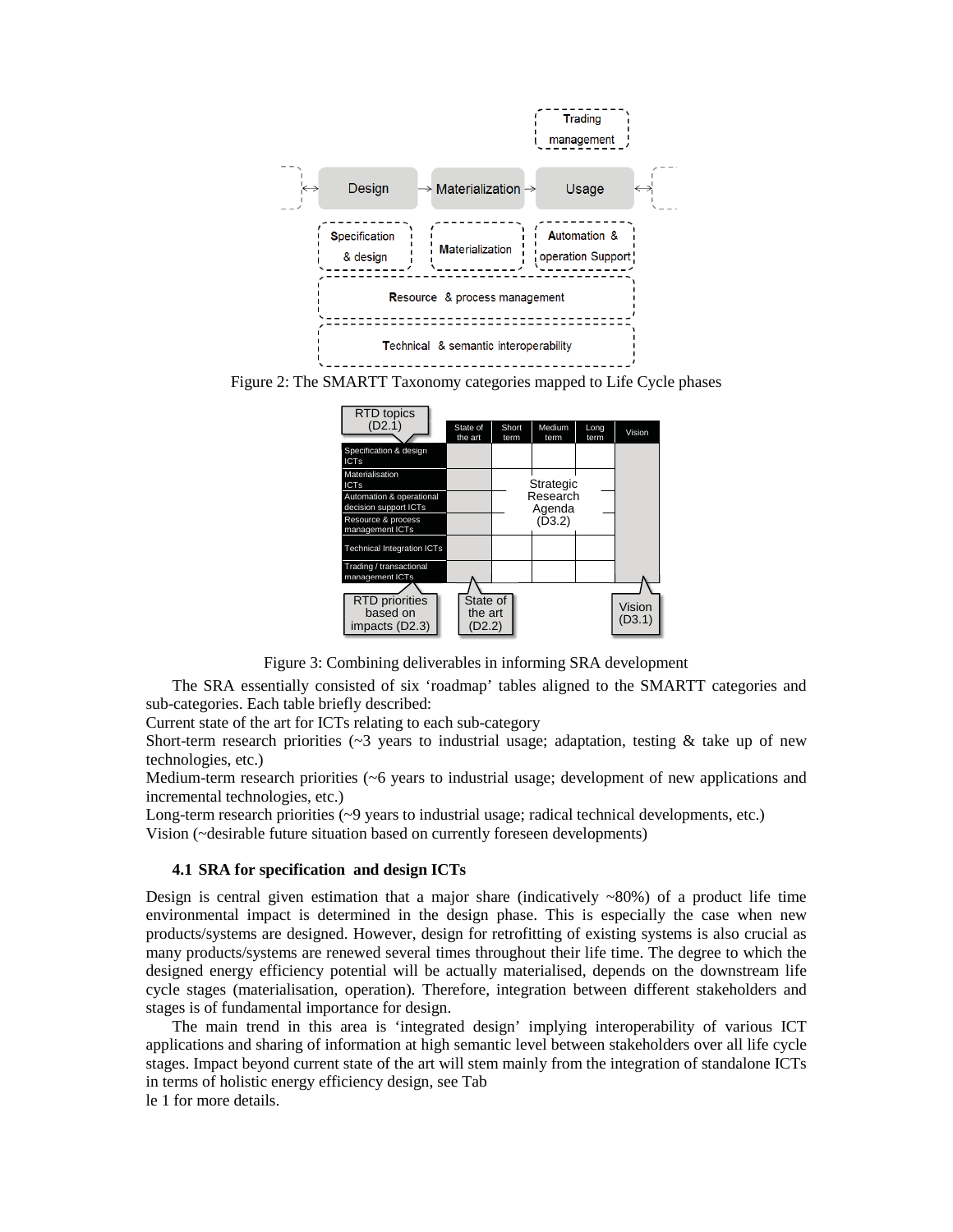|                                                       |                                                                                                                                                                                                                        |                                                                                                                                                                          | Table 1: Specifications and design ICTs                                                                                                                                                                     |                                                                                                                                                                                                   |                                                                                                                                                                                                                                   |                                                                                                                                                                             |
|-------------------------------------------------------|------------------------------------------------------------------------------------------------------------------------------------------------------------------------------------------------------------------------|--------------------------------------------------------------------------------------------------------------------------------------------------------------------------|-------------------------------------------------------------------------------------------------------------------------------------------------------------------------------------------------------------|---------------------------------------------------------------------------------------------------------------------------------------------------------------------------------------------------|-----------------------------------------------------------------------------------------------------------------------------------------------------------------------------------------------------------------------------------|-----------------------------------------------------------------------------------------------------------------------------------------------------------------------------|
| RTD topic                                             | State of the art                                                                                                                                                                                                       | Short term ~3yrs                                                                                                                                                         | Medium term ~6yrs                                                                                                                                                                                           |                                                                                                                                                                                                   | Long term ~9yrs                                                                                                                                                                                                                   | Vision                                                                                                                                                                      |
| ualisation<br>concept-<br>Design                      | capture and engineering, energy<br>Limited tools for requirements<br>analysis and concept<br>visualisation.                                                                                                            | Methods for early stage deci-<br>sion support. Templates for<br>requirements and user<br>profiles.                                                                       | ments and usage scenarios. Simu-<br>Reference models for LC require-<br>lation based systems for refining<br>Tools for concept development.<br>requirements for highly inter-<br>dependent complex systems. |                                                                                                                                                                                                   | aware visualisation based EE crite-<br>suggestion, all rendered based on<br>Generation of requirements from<br>ria, with context specific content<br>device capability & user prefer-<br>related system models. Context<br>ences. | interaction between the dif-<br>Integrated ICTs for holistic<br>sessment covering energy<br>design, modelling and as-                                                       |
| Detailed<br>design                                    | Scanning of existing facilities for<br>PLM and visualisation. Proprie-<br>tary and domain specific appli-<br>purpose tools like CAD, PDM,<br>cations. Web based product<br>retrofitting design. General<br>catalogues. | component libraries. Support<br>and interoperable<br>with design<br>for designing service<br>priented systems.<br>CAD tools<br>templates                                 | Parametric design using templates<br>and design rules. Parametric prod-<br>uct libraries                                                                                                                    | tools, applications for design, performance analysis, simulation, viaualisation, libraries etc.<br>Holistic design of the interactions between different subsystems. Interoperability between CAD | Configuration design based on ref-<br>and intelligent component objects.<br>erence solutions, adaptation rules                                                                                                                    | ICTs in model based infor-<br>ferent subsystems, techni-<br>Interoperability of design<br>cal, commercial, sustain-<br>ability and regulatory<br>mation sharing<br>factors. |
| Modelling                                             | tal/hybrid prototyping, rapid manu-<br>change, reverse engineering, digi-<br>mostly isolated design & analysis<br>applications, file based data ex-<br>Evolving model based tools for<br>facturing, visualisation etc. | ated attributes. Tools for mod-<br>tools enhanced with energy re-<br>Domain specific application<br>elling existing prod-<br>ucts/systems.                               | tion, optimization, simulation, etc.)<br>formance estimation, state predic-<br>Model based tools (design, per-<br>and object libraries.                                                                     |                                                                                                                                                                                                   | uct/system objects enabling new<br>Functional (beyond data) prod-<br>object oriented applications.                                                                                                                                | covering energy related as-<br>Standardised data models<br>Libraries of re-usable de-<br>sign solutions with rich<br>search capabilities<br>pects.                          |
| Performance<br>estimation                             | environmental impacts, comfort etc.<br>Tools (LCA) for assessing costs,<br>(e.g. CFD).                                                                                                                                 | Metrics and validation methods<br>and Service Level Agreements.<br>for holistic static performance:<br>technical, economic and envi-<br>Quality of Service<br>ronmental. | Metrics for dynamic performance.<br>Simulation based validation meth-<br>ods.                                                                                                                               |                                                                                                                                                                                                   | Metrics and validation methods for<br>real time performance.                                                                                                                                                                      | Models of stakeholder pro-<br>files, requirements, energy<br>consumption, market dy-<br>Standardised energy per-<br>formance indicators.                                    |
| Simulation                                            | Tools for simulating energy con-<br>CAD/design tools to simulation.<br>sumption, generation, markets.<br>CFD. Some interfaces from<br>2D/3D/4D visualisations.                                                         | Simulation methods for design<br>& validation. Dynamic/4D<br>visualisation.                                                                                              | What-if analysis using simulation,<br>interfaced with models. Integrated<br>cross-domain simulation of inter-<br>actions within complex systems<br>such as major infrastructures.                           |                                                                                                                                                                                                   | rameter & user experience / percep-<br>simulators and models. Live virtual<br>models capturing each system pa-<br>Live virtual models enabled by<br>tion.                                                                         | Evidence-based knowledge<br>Certified software for com-<br>pliance assessment.<br>namics etc.                                                                               |
| Specification &<br>component<br>selection<br>product/ | Limited sector specific specifica-<br>tion methods and tools, e-<br>procurement.                                                                                                                                       | Specification templates. Catalo-<br>gues of materials, products &<br>E-market tools.<br>suppliers. 1                                                                     | Specification models. Model based<br>product libraries. Selection tools.                                                                                                                                    |                                                                                                                                                                                                   | Optimally automated component<br>selection & procurement.                                                                                                                                                                         | about the impacts of ICTs<br>on energy efficiency.                                                                                                                          |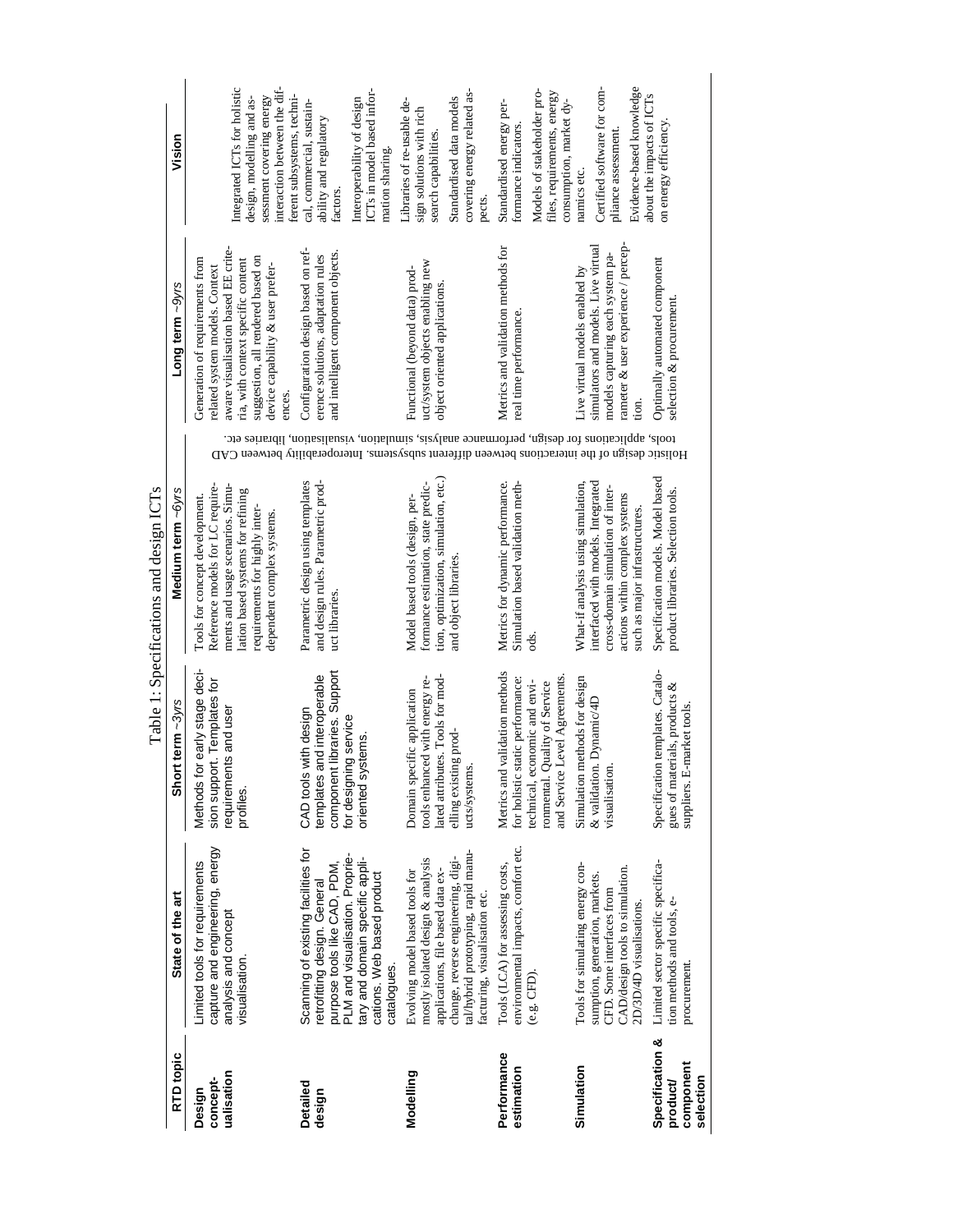4.2 SRA for Materialisation ICTs **4.2 SRA for Materialisation ICTs**

Materialisation follows the design phase and is a non-sector specific term understood within REViSITE to encompass construction, grid infrastructure & production-system development i.e. realisation of the physical. ICTs in this space are similar, identical in most cases to decision support ICTs in the production-system development i.e. realisation of the physical. ICTs in this space are similar, identical in most cases to decision support ICTs in the operational phase. What is different is the context, which undoubtedly has greater significance for, but is not limited to, the construction sector. In short, benefits for energy efficiency stem from the optimisation of in-the-field work and coordination of different stakeholders, enabling abatements in terms of benefits for energy efficiency stem from the optimisation of in-the-field work and coordination of different stakeholders, enabling abatements in terms of overruns and unnecessary logistical runs etc. The REVISITE vision sees the SRA for materialisation to include ICTs for usage of control mechanisms at overruns and unnecessary logistical runs etc. The REViSITE vision sees the SRA for materialisation to include ICTs for usage of control mechanisms at various scales to optimise financial results as well as environmental parameters and stability, ICTs to support optimal materialisation/procurement decisions various scales to optimise financial results as well as environmental parameters and stability, ICTs to support optimal materialisation/procurement decisions (e.g. onsite v off-site production), ICTs to rationalise materialisation processes in terms of planning and control (e.g. logistics, sequence etc.), easily Materialisation follows the design phase and is a non-sector specific term understood within REVISITE to encompass construction, grid infrastructure & operational phase. What is different is the context, which undoubtedly has greater significance for, but is not limited to, the construction sector. In short, (e.g. onsite v off-site production), ICTs to rationalise materialisation processes in terms of planning and control (e.g. logistics, sequence etc.), easily deployable mobile communications and tracking and visualisation of materialisation processes. Table 2 gives details about the SRA for materialisation ICTs. deployable mobile communications and tracking and visualisation of materialisation processes. Table 2 gives details about the SRA for materialisation ICTs.

|                                     | alley and the community of the community of the community of the community of the community of the community of the community of the community of the community of the community of the community of the community of the comm |                                                                                                                                                                                                                                                                                                                                                         | Table 2: Materialisation ICTs<br>$\cdots$                                                                                                                                                                                                                                                                                                                                 | $5 - 5 - 1$                                                                                                                                                                                                                                                 |                                                                                                                                                                                                    |
|-------------------------------------|--------------------------------------------------------------------------------------------------------------------------------------------------------------------------------------------------------------------------------|---------------------------------------------------------------------------------------------------------------------------------------------------------------------------------------------------------------------------------------------------------------------------------------------------------------------------------------------------------|---------------------------------------------------------------------------------------------------------------------------------------------------------------------------------------------------------------------------------------------------------------------------------------------------------------------------------------------------------------------------|-------------------------------------------------------------------------------------------------------------------------------------------------------------------------------------------------------------------------------------------------------------|----------------------------------------------------------------------------------------------------------------------------------------------------------------------------------------------------|
| RTD topic                           | State of the art                                                                                                                                                                                                               | Short term ~3yrs                                                                                                                                                                                                                                                                                                                                        | Medium term ~6yrs                                                                                                                                                                                                                                                                                                                                                         | Long term ~9yrs                                                                                                                                                                                                                                             | Vision                                                                                                                                                                                             |
| Decision support<br>& visualisation | Manufacturing / process simula-<br>4D visualisation / animation of<br>processes e.g. in construction.<br>Life Cycle Assessment of<br>manufacturing options.<br>different construction<br>tion tools.                           | options regarding cost & CO2 Im-<br>pact (including CO2 certificates).<br>gress to plan for energy sourcing<br>production strategies e.g. offsite<br>onsite production and materials.<br>Energy related aspects included<br>Tools to visualise real time pro-<br>into decision support to select<br>platforms for waste re-use.<br>Tools and e-commerce | Tools & interfaces using data from<br>Location based services to decide<br>rent state, energy related informa-<br>visualize (e.g. in 3D/4D/VR) cur-<br>tion, environmental impacts etc.<br>on optimum materials suppliers.<br>BIM/PLM/ERP) to analyse and<br>between environmental and<br>Visualisation of trade-offs<br>multiple ICT systems (e.g.<br>economic concerns. | ICT for proactive decision making<br>Decision recommendation to solve<br>trade-offs between environmental<br>charge on deviations in the pro-<br>Automated alerts to persons in<br>(instead of support only).<br>and economic concerns.<br>duction process. | ICTs to optimise / select pro-<br>ICTs to rationalise materiali-<br>sation processes (in terms of<br>procurement methods based<br>duction / materialisation<br>on optimum energy con-<br>sumption. |
| Management &<br>control             | Generic project planning tools<br>ERP, BIM & PLM systems.<br>(Gant charts, cost estimation<br>etc.).                                                                                                                           | into planning tools (finance, logis-<br>Energy related aspects integrated<br>tic, scheduling) to define energy<br>targets for production.                                                                                                                                                                                                               | Automated tools for testing energy<br>performance & validation of com-<br>pliance to energy related require-<br>Whole life cycle costing.<br>ments.                                                                                                                                                                                                                       | duction management. Real time<br>Simulation based real-time pro-<br>target/actual performance com-<br>parison.                                                                                                                                              | ergy efficiency (e.g. logistics,<br>planning and control) for en-<br>Real-time communication in<br>materialisation phase.<br>sequence, etc.).                                                      |
| communication<br>Real-time          | tion used in project management.<br>conferences to CAD collabora-<br>Collaboration tools from video<br>Syndication tools (e.g. RSS).                                                                                           | to track transport & status of com-<br>Using RFID/NFC tags or similar<br>ponents, enabling near real time<br>manufacturing.                                                                                                                                                                                                                             | media content provided to workers<br>Automatic calculation of energy<br>on portable devices & back office.<br>Pervasive Context related multi-<br>consumed during production.                                                                                                                                                                                             | Direct feedback of changes into<br>planning models / simulations.                                                                                                                                                                                           | Tracking and visualisation of<br>materialisation process in<br>virtual planning models.                                                                                                            |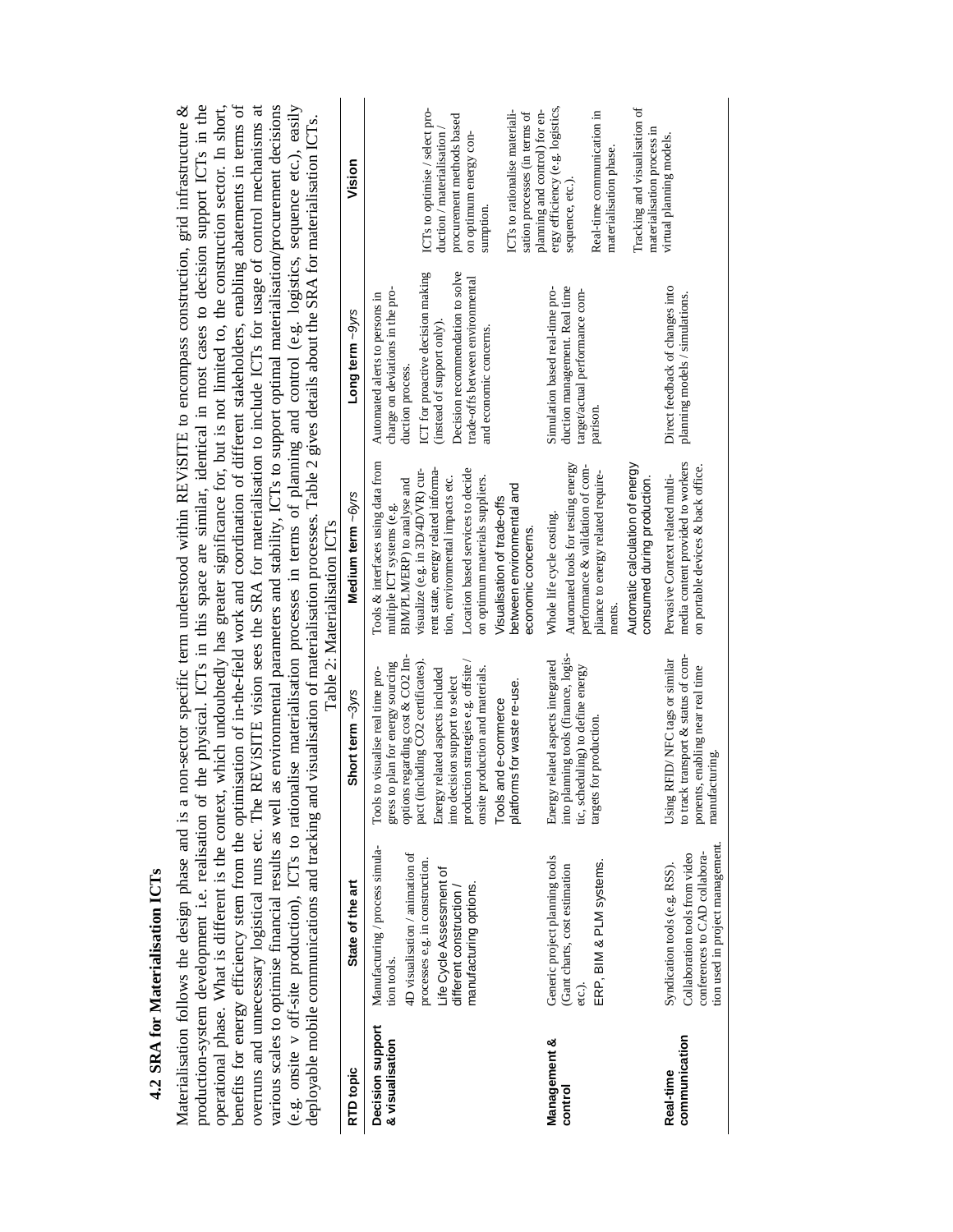4.3 SRA for automation and operational support ICTs **4.3 SRA for automation and operational support ICTs**

This category, given its direct relationship to the operational phase of the respective sector life cycles, is probably the most obvious in considering impact on energy efficiency, especially in the context of existing bui This category, given its direct relationship to the operational phase of the respective sector life cycles, is probably the most obvious in considering impact on energy efficiency, especially in the context of existing buildings, production systems and grid infrastructure (as shown in Table 3).

| works & Quality<br>Secure Wired /<br>monitoring &<br>visualisation<br>sensor net-<br>Operational<br>Automated<br>RTD topic<br>support &<br>of service<br>Wireless<br>decision<br>control | ples.<br>Existing software, algorithms<br>variable speed drives, remote<br>metering strategies & linking<br>lighting, heating & appliance<br>decision support dashboards.<br>Standalone component tech-<br>such as 6LoWPAN, ZigBee,<br>sensor / actuation hardware,<br>embedded microcontrollers,<br>cated, issue is integration &<br>High speed wired / wireless<br>Visualisation technologies<br>'software essential for sub-<br>networks, sensor hardware<br>nology relatively sophisti-<br>to HAN type technologies<br>tems, HEMs type devices,<br>Existing Information Sys-<br>interoperability of same.<br>State of the art<br>methodologies.<br>control etc.<br>PLC etc. | Streamlining the design process by<br>nipulation & assignment to graphi-<br>Based on HFE, Data Visualization<br>communications regarding usage.<br>& cognitive work analysis princi-<br>Ability to cope with Big Data vol<br>Integration of heterogeneous sen-<br>simplifying data acquisition, ma-<br>Advancement primarily aligns to<br>semantic ontologies, cloud based<br>Secure communications with de-<br>Self-configuring, scalable secure<br>data services, & real time stream<br>NFC for identity management in<br>ಕ<br>Interconnected systems through<br>Energy dashboards & real-time<br>the Technical Integration space<br>umes & diverse data source via<br>Combined local v Cloud based<br>control services for automated<br>terms of grid infrastructure &<br>fined QoS, QoE & privacy in<br>Short term ~3yrs<br>internet of things / IPV6<br>sors i.e. sensor fusion.<br>control & monitoring<br>ing data processing<br>& adaptable WSN<br>the edge devices<br>cal components | Table 3: Automation and operational support ICTs<br>usable, dynamically adaptable visuali-<br>heat systems or spatial representations<br>creased levels of autonomous diagnos-<br>erational EE optimisation in manufac-<br>turing lines, micro-power generation,<br>pabilities & information consumption<br>Dynamic dependable combination of<br>Virtual sensors, inference technology<br>& non-intrusive load monitoring. In-<br>Contextual rendering of data visuali-<br>networks allowing for service provi-<br>fault / delay tolerant communication<br>authentication & use of Cyber Secu-<br>local v Cloud based control services<br>for automated control & monitoring<br>sations based on end-user device ca-<br>What if - simulations to support op-<br>asynchronous data & platforms e.g.<br>Intuitive, easily deployable, easily-<br>sioning & manageability including<br>tics & machine-learning. Advance-<br>integrating real time data to a BIM<br>Wide scale deployment of secure,<br>sations incorporating streamed &<br>rity best known ICTs & methods.<br>Medium term ~6ws<br>ment again aligns to Technical<br>Integration space<br>preferences<br>platforn | passive cooling] + increased use of<br>Full integration and optimized data<br>nostics, prediction & optimization,<br>integration with Smart Grid/Water<br>data, full integration & interopera-<br>Seamless edge to cloud data proc-<br>vices with optimised use of ambi-<br>price information etc. Moving to-<br>real time monitoring of streamed<br>context aware' decision support.<br>Visual programming of perform-<br>Autonomous machine level diag-<br>wards autonomous & automated<br>essing, through real time & user<br>visualization of diverse systems<br>Incorporated anticipatory logic,<br>bility of sensor & actuation de-<br>renewable energy & water thru<br>context aware user preferences<br>e.g. weather, security, energy<br>including privacy & security.<br>ent resources [ambient light,<br>based participatory sensing<br>Long term $\sim$ 9// $\approx$<br>ance indicators<br>networks | energy resources in sustainable<br>perform real time optimization<br>Embedded ICTs permeate sec-<br>data visualizations that sustain<br>district energy Mgmt. systems<br>as<br>Building operating systems &<br>automatically install software<br>Systems learn & adapt to user<br>Predictive control algorithms<br>& services in buildings / dis-<br>affective decision support to<br>gence" to monitor & control<br>providing reliable, secure &<br>ICT act as learning systems<br>optical sensor networks act<br>preference via incorporated<br>tricts similarly to PCs now.<br>control through integrative<br>a common backbone to the<br>ICT systems facilitate user<br>tors providing the "intelli-<br>Secure wired/wireless &<br>Vision<br>anticipatory logic.<br>user interest<br>Energy grid<br>prosumers<br>ways |
|------------------------------------------------------------------------------------------------------------------------------------------------------------------------------------------|---------------------------------------------------------------------------------------------------------------------------------------------------------------------------------------------------------------------------------------------------------------------------------------------------------------------------------------------------------------------------------------------------------------------------------------------------------------------------------------------------------------------------------------------------------------------------------------------------------------------------------------------------------------------------------|-----------------------------------------------------------------------------------------------------------------------------------------------------------------------------------------------------------------------------------------------------------------------------------------------------------------------------------------------------------------------------------------------------------------------------------------------------------------------------------------------------------------------------------------------------------------------------------------------------------------------------------------------------------------------------------------------------------------------------------------------------------------------------------------------------------------------------------------------------------------------------------------------------------------------------------------------------------------------------------------------|-------------------------------------------------------------------------------------------------------------------------------------------------------------------------------------------------------------------------------------------------------------------------------------------------------------------------------------------------------------------------------------------------------------------------------------------------------------------------------------------------------------------------------------------------------------------------------------------------------------------------------------------------------------------------------------------------------------------------------------------------------------------------------------------------------------------------------------------------------------------------------------------------------------------------------------------------------------------------------------------------------------------------------------------------------------------------------------------------------------------------------------------------------------------------------|------------------------------------------------------------------------------------------------------------------------------------------------------------------------------------------------------------------------------------------------------------------------------------------------------------------------------------------------------------------------------------------------------------------------------------------------------------------------------------------------------------------------------------------------------------------------------------------------------------------------------------------------------------------------------------------------------------------------------------------------------------------------------------------------------------------------------------------------------------------------------------------------------------------|---------------------------------------------------------------------------------------------------------------------------------------------------------------------------------------------------------------------------------------------------------------------------------------------------------------------------------------------------------------------------------------------------------------------------------------------------------------------------------------------------------------------------------------------------------------------------------------------------------------------------------------------------------------------------------------------------------------------------------------------------------------------------------------------------------------------------|
|------------------------------------------------------------------------------------------------------------------------------------------------------------------------------------------|---------------------------------------------------------------------------------------------------------------------------------------------------------------------------------------------------------------------------------------------------------------------------------------------------------------------------------------------------------------------------------------------------------------------------------------------------------------------------------------------------------------------------------------------------------------------------------------------------------------------------------------------------------------------------------|-----------------------------------------------------------------------------------------------------------------------------------------------------------------------------------------------------------------------------------------------------------------------------------------------------------------------------------------------------------------------------------------------------------------------------------------------------------------------------------------------------------------------------------------------------------------------------------------------------------------------------------------------------------------------------------------------------------------------------------------------------------------------------------------------------------------------------------------------------------------------------------------------------------------------------------------------------------------------------------------------|-------------------------------------------------------------------------------------------------------------------------------------------------------------------------------------------------------------------------------------------------------------------------------------------------------------------------------------------------------------------------------------------------------------------------------------------------------------------------------------------------------------------------------------------------------------------------------------------------------------------------------------------------------------------------------------------------------------------------------------------------------------------------------------------------------------------------------------------------------------------------------------------------------------------------------------------------------------------------------------------------------------------------------------------------------------------------------------------------------------------------------------------------------------------------------|------------------------------------------------------------------------------------------------------------------------------------------------------------------------------------------------------------------------------------------------------------------------------------------------------------------------------------------------------------------------------------------------------------------------------------------------------------------------------------------------------------------------------------------------------------------------------------------------------------------------------------------------------------------------------------------------------------------------------------------------------------------------------------------------------------------------------------------------------------------------------------------------------------------|---------------------------------------------------------------------------------------------------------------------------------------------------------------------------------------------------------------------------------------------------------------------------------------------------------------------------------------------------------------------------------------------------------------------------------------------------------------------------------------------------------------------------------------------------------------------------------------------------------------------------------------------------------------------------------------------------------------------------------------------------------------------------------------------------------------------------|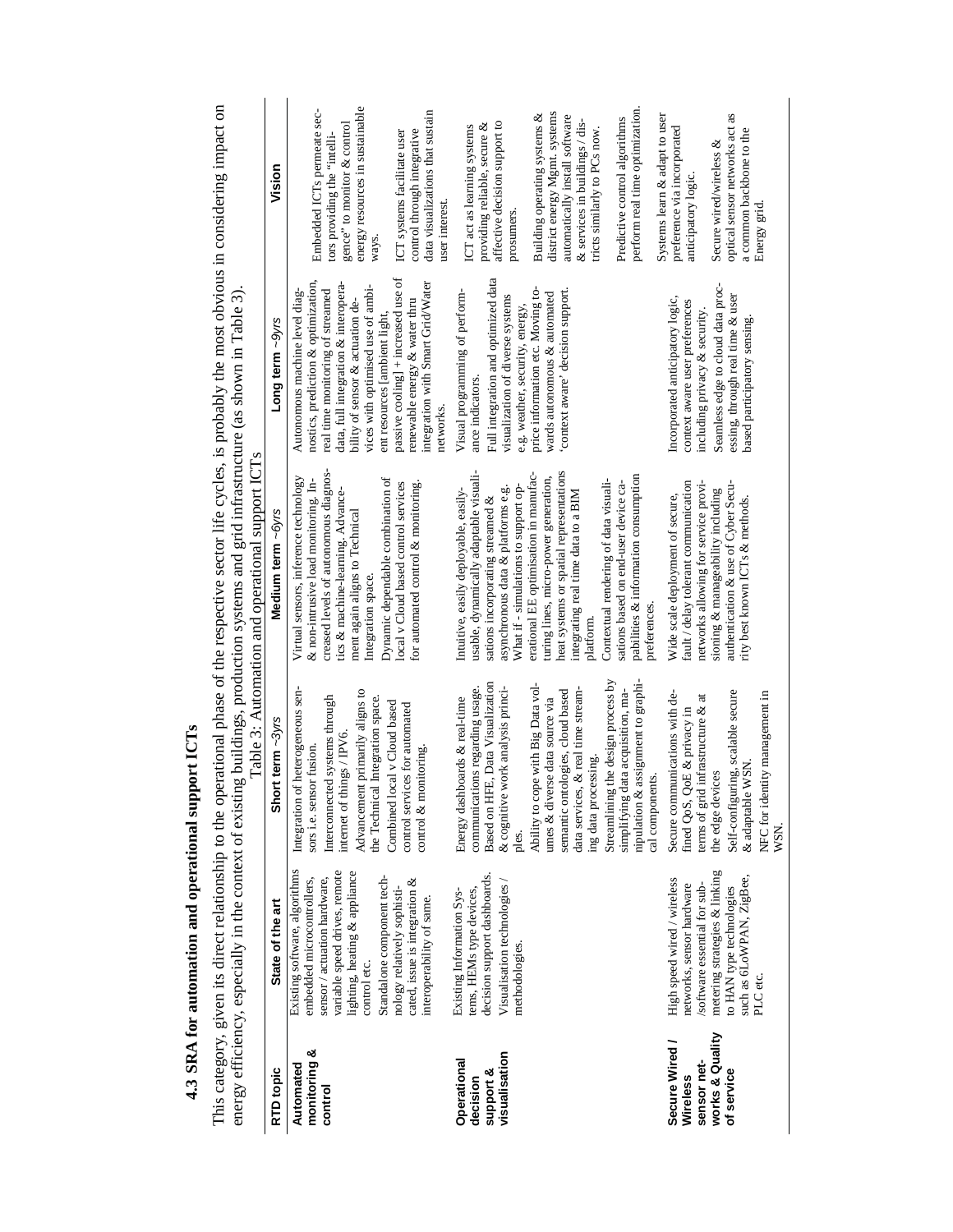|                                                                                                                                                                                                                                               |                                               | Vision                    | consolidation algorithms, dis-<br>tion, sharing & management<br>data mining & analytics, se-<br>Enhanced knowledge crea-<br>mantic map-ping, filtering,<br>including: Infra-structure,<br>tributed data bases, cata-                                                | logues of re-usable EE solu-<br>Wide availability of ICT<br>based services & infra-<br>structure.<br>tions etc.                                                                                                               | ness processes & ICT enabled<br>Enhanced value-driven busi-<br>ICTs to facilitate virtual en-<br>business models.                                        | ICT integrated processes are<br>terprise business relation-<br>ships.                                                                                             | RTD initiatives, human, legal,<br>transport & commuting while<br>contractors, economics, busi-<br>Video conferencing, group-<br>services reducing needs for<br>collaboration ICTs support<br>adopted for EE (including:<br>process integration & new<br>models developed within<br>allowing for knowledge<br>ness models, liability)<br>ware, social media &<br>value creation                                                                                           |
|-----------------------------------------------------------------------------------------------------------------------------------------------------------------------------------------------------------------------------------------------|-----------------------------------------------|---------------------------|---------------------------------------------------------------------------------------------------------------------------------------------------------------------------------------------------------------------------------------------------------------------|-------------------------------------------------------------------------------------------------------------------------------------------------------------------------------------------------------------------------------|----------------------------------------------------------------------------------------------------------------------------------------------------------|-------------------------------------------------------------------------------------------------------------------------------------------------------------------|--------------------------------------------------------------------------------------------------------------------------------------------------------------------------------------------------------------------------------------------------------------------------------------------------------------------------------------------------------------------------------------------------------------------------------------------------------------------------|
|                                                                                                                                                                                                                                               |                                               | Long term $\sim$ 9yrs     | network theme, fully validated<br>Following the scalable platform<br>machine readable service level<br>Se-mantic based contract man-<br>agreement technologies with<br>agement & enactment.                                                                         | model / semantics based inter-<br>Standards & interfaces for<br>enterprise collaboration                                                                                                                                      |                                                                                                                                                          | Incremental improvement over<br>sibility & scalability of seman-<br>Increased accessibility, exten-<br>medium term with respect to                                | analytics & compute which will<br>organisational knowledge plat-<br>context-based access to inter-<br>good practices; ubiquitous &<br>tic information, energy data,<br>Template solutions based on<br>underpin innovative energy<br>services<br>forms                                                                                                                                                                                                                    |
| This category focuses on supporting holistic energy efficiency management and decision making regarding processes/resources that span life cycle phases,<br>Table 4 below shows details about an SRA for resource and process management ICTs | Table 4: Resource and process management ICTs | Medium term ~6yrs         | medium-term development in terms of<br>ళ<br>devices & services in terms of knowl-<br>network setup & evolution. Short to<br>Methods for virtual enterprise (VE)<br>networks platforms to support new<br>dependable, scalable & extensible<br>edge & value creation. | applications that add valued extensions<br>sources in order to build inference type<br>Integration of heterogeneous data/ info<br>aligning to KM sub-cat.                                                                     |                                                                                                                                                          | semantic information relating to entire<br>life cycles & districts in producing ho-<br>process heterogeneous energy data &<br>Strategies / technologies to link & | listic scalable/extensible analytics for<br>ergy efficiency which is modelled ac-<br>cording to standards & easily accessi-<br>Open accessible analytics in terms of<br>pattern identification, predictive diag-<br>energy consumption & optimisation,<br>Easy access to knowledge about en-<br>ble. User awareness tools<br>energy optimisation.<br>(syndication).<br>nostics etc.                                                                                      |
|                                                                                                                                                                                                                                               |                                               | Short term $\sim$ 3 $vrs$ | Augmentation relates more to tech-<br>Contract & supply network mgmt.,<br>procurement, production etc. need<br>to embed EE criterion in technol-<br>nical & semantic interoperability.<br>process planning, ERP, logistics,<br>ogy, practices & policy              | tional processes: design production,<br>Augmentation in terms of business<br>on/off-site production and make-v-<br>buy etc. Increased functionality in<br>integration with respect to opera-<br>terms of social media & crowd | with respect to energy data sharing<br>sourcing type research /validation<br>integration                                                                 | Semantic & ontology engineering in<br>practise in describing energy flow at<br>terms of agreed data modelling best<br>& intra-enter-prise level.<br>the district  | Strong links to technical integration<br>Community forums for discussion.<br>Methods for knowledge consolida-<br>links to technical & semantic inte-<br>touch points to improve analytics<br>/sensors/services containing para-<br>modelling capability & accuracy<br>search also required in terms of<br>relevant information<br>organisational repositories. Re-<br>Digital catalogues of products<br>tion & distribution. Cross-<br>metric information.<br>gration of |
| organisational functions and indeed organisations.                                                                                                                                                                                            |                                               | State of the art          | phisticated interconnectedness is<br>Diverse, often proprietary based<br>ICT technology is relatively so-<br>systems in terms of ERP, CRM<br>type systems exist. Standalone<br>the prime issue.                                                                     | from a - purchase / deliver inter-<br>re-engineering methods. Fairly<br>Business process modelling &<br>sophisticated ICTs in terms of<br>business process integration<br>face, collaboration support,                        | cial-media, business work flows<br>end) systems, electronic confer-<br>encing, distributed systems, so-<br>groupware tools, ERP (front<br>- perspective. | interconnectedness of info relat-<br>Technologies in the Knowledge<br>ever augmentation relates to the<br>management space exist how-                             | additional improvement required<br>realizing smart 'X' vision's & in<br>ing to elements within smart dis-<br>lytics, modelling & visualisation<br>given the anticipated increase in<br>sensor data that will result from<br>improving information reliabil-<br>trict, inter-enterprise & produc-<br>in terms of data mining, ana-<br>tion systems domains. With                                                                                                          |
|                                                                                                                                                                                                                                               |                                               | RTD topic                 | coordination<br>enterprise<br>Inter-                                                                                                                                                                                                                                | integration<br><b>Business</b><br>process                                                                                                                                                                                     |                                                                                                                                                          | Information/<br>management<br>& analytics<br>knowledge                                                                                                            |                                                                                                                                                                                                                                                                                                                                                                                                                                                                          |

**4.4 SRA for resource and process management ICTs**

4.4 SRA for resource and process management ICTs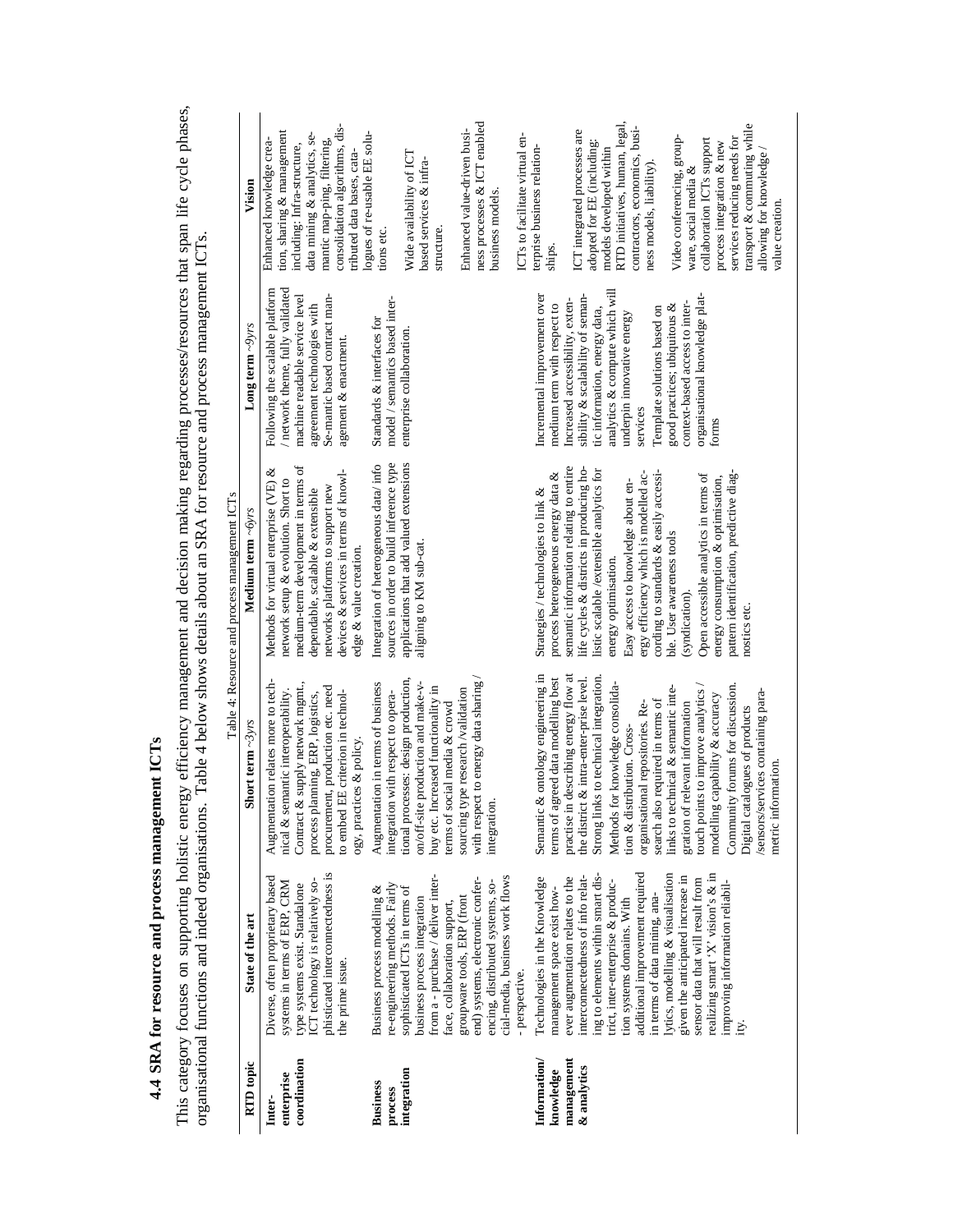| ļ                         |
|---------------------------|
|                           |
|                           |
|                           |
|                           |
|                           |
| ļ<br>i                    |
| п<br>$\ddot{\phantom{a}}$ |

Semantic interoperability and technical integration are central to a holistic energy management strategy and arguable links to all categories and subcategories of ICTs. Semantic interoperability is equally as<br>important as Semantic interoperability and technical integration are central to a holistic energy management strategy and arguable links to all categories and subcategories of ICTs. Semantic interoperability is equally as important as technical integration, but the main focus from a technical perspective is integration technologies / ICTs. Table 5 breaks slightly from REViSITE's ICT focus to also describe some more abstract/semantic points for consideration, given the level of importance 'interoperability' has for the domain of ICT4EE and for leveraging cross-sectoral synergies.

|                                                         |                                                                                                                                                                                                                                                      |                                                                                                                                                                                                                                                                                                                                                                                                                                                                                                   | Table 5: Technical integration ICTs                                                                                                                                                                                                                                                                                                                                                                                                                                                                                                                                                                                             |                                                                                                                                                                                                                                                                                                                                                                                                        |                                                                                                                                                                                                                                                                                                                                                                                                                                           |
|---------------------------------------------------------|------------------------------------------------------------------------------------------------------------------------------------------------------------------------------------------------------------------------------------------------------|---------------------------------------------------------------------------------------------------------------------------------------------------------------------------------------------------------------------------------------------------------------------------------------------------------------------------------------------------------------------------------------------------------------------------------------------------------------------------------------------------|---------------------------------------------------------------------------------------------------------------------------------------------------------------------------------------------------------------------------------------------------------------------------------------------------------------------------------------------------------------------------------------------------------------------------------------------------------------------------------------------------------------------------------------------------------------------------------------------------------------------------------|--------------------------------------------------------------------------------------------------------------------------------------------------------------------------------------------------------------------------------------------------------------------------------------------------------------------------------------------------------------------------------------------------------|-------------------------------------------------------------------------------------------------------------------------------------------------------------------------------------------------------------------------------------------------------------------------------------------------------------------------------------------------------------------------------------------------------------------------------------------|
| RTD topic                                               | State of the art                                                                                                                                                                                                                                     | Short term $\sim$ 3yrs                                                                                                                                                                                                                                                                                                                                                                                                                                                                            | Medium term ~6yrs                                                                                                                                                                                                                                                                                                                                                                                                                                                                                                                                                                                                               | Long term $\sim$ $9\gamma rs$                                                                                                                                                                                                                                                                                                                                                                          | Vision                                                                                                                                                                                                                                                                                                                                                                                                                                    |
| <b>infrastructures</b><br>technologies &<br>Integration | cause of incompatibility<br>aces/technologies. They<br>tems/components/interf<br>sharing is very low (be-<br>are limited (no holistic<br>among media, file for-<br>mat, language, etc)<br>Wide variety of sys-<br>Level of knowledge<br>management). | Systematic adoption of Service Ori-<br>ented Architectures (SOA). Defini-<br>allowing integration of information<br>Definition / extension of common<br>the semantic to the physical level<br>open models and languages from<br>tion of Integration Service Plat-<br>regarding energy efficiency.<br>forms (ISPs).                                                                                                                                                                                | Development of a holistic ontology / data model<br>& methodology for understanding energy flows<br>Definition of unified open communication stan-<br>chitectures. Enriched smart aggregation of Ser-<br>Continued adoption of SOA & event driven ar-<br>able/trust-worthy, open, scalable & extensible<br>dards for managing complex systems (e.g. in<br>complex systems in a more efficient secure<br>the built environment at building or district<br>vices on ISP, allowing the management of<br>way. Development & mgmt. of depend-<br>/ energy data in districts / cities.<br>level) from an EE perspective.<br>platforms. | Specification of an interna-<br>from this Open Communi-<br>leading to shared managed<br>developed to be integrated<br>tional framework defining<br>other domains (like Trans-<br>the way services could be<br>cation Standard towards<br>Cross infrastructure and<br>Integration of gateways<br>systems data exchange<br>infrastructure (Energy,<br>/ added to such ISPs.<br>Water etc)<br>portation). | ICTs support compliance to<br>are implemented to support<br>tributed design & engineer-<br>automation, control, opera-<br>tion, services, energy trad-<br>regulations and standards.<br>standards for system inte-<br>Integrated infrastructures<br>all ICT tools and systems<br>for EE: collaborative dis-<br>ing, sensing/monitoring,<br>communication protocol<br>Universal control and<br>ing etc.                                    |
| Interoperability<br>& standards                         | interoperable solutions.<br>Interoperability among<br>Because of the variety<br>of solutions, there are<br>today too many non-<br>standards is partially<br>implemented                                                                              | sources provided enhanced informa-<br>Harmonisation of ontologies behind<br>Governments & users combine data<br>different building information mod-<br>allowing integration of information<br>building sector models e.g. the grid<br>Definition / extension of common<br>Open data, Linked data initiatives<br>open models and languages from<br>the semantic to the physical level<br>els (BIM, BACS, FM, etc. & non<br>tion sharing & decision making.<br>regarding energy efficiency.<br>CIM. | Development of building side information mod-<br>Definition of unified open communication stan-<br>dards for managing complex systems (e.g. in<br>els related to Smart Grids to enable load and<br>the built environment at building or district<br>production controls and the communication<br>level) from an EE perspective.<br>with smart grid.                                                                                                                                                                                                                                                                             | from this Open Communi-<br>other domains (like Trans-<br>cation Standard towards<br>Integration of gateways<br>portation)                                                                                                                                                                                                                                                                              | Ability to share information<br>gration and interoperability<br>collaboration ensuring data<br>Interoperability is achieved<br>for all stakeholders over all<br>True system integration is<br>different devices and sys-<br>interoperability amongst<br>security and appropriate<br>Middleware to facilitate<br>are agreed and adopted.<br>life cycle stages.<br>in model based<br>authentication.<br>accessibility<br>achieved.<br>tems. |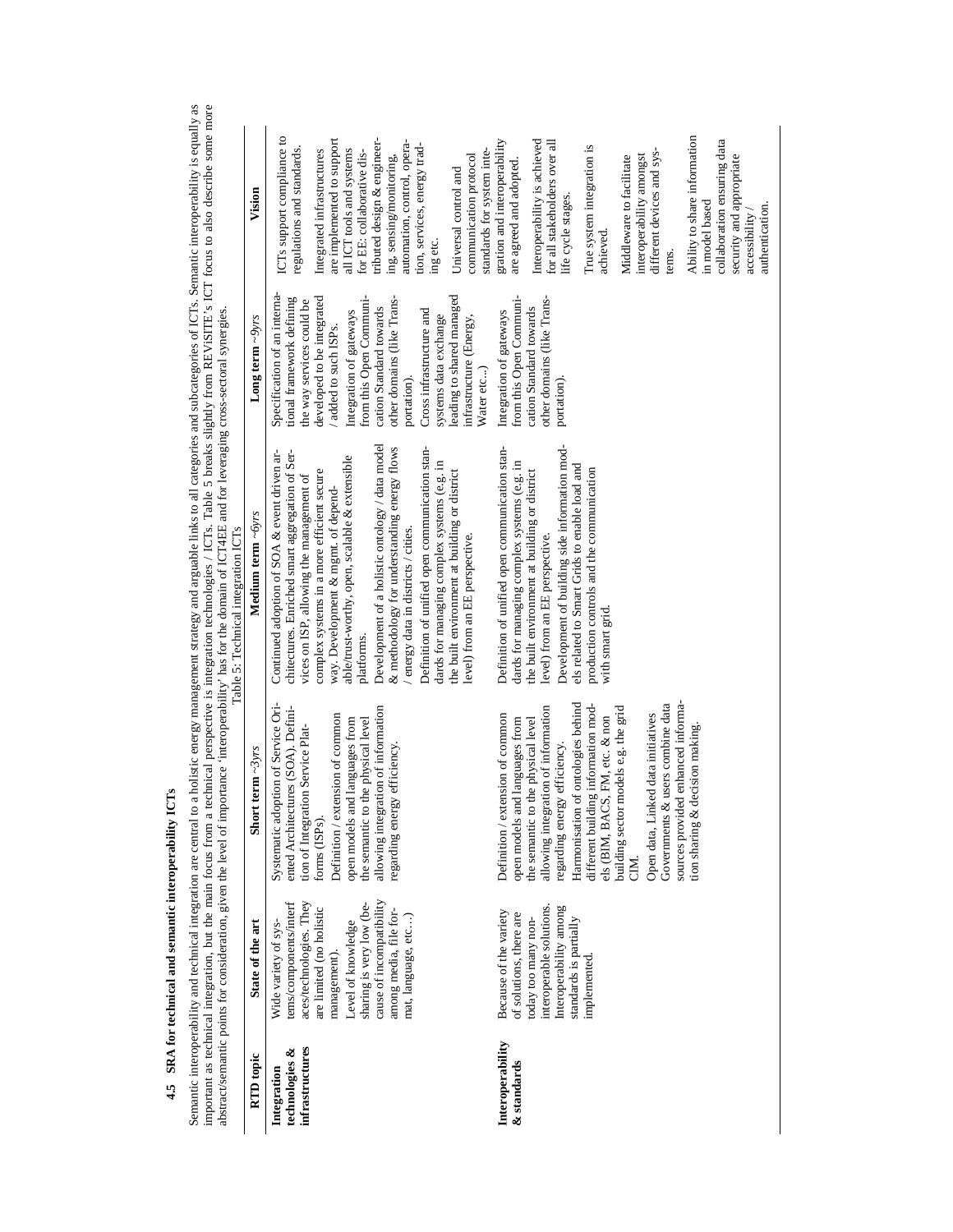4.6 SRA for trading management ICTs **4.6 SRA for trading management ICTs**

This category relates to technologies and practices required to support an economic negotiation driven relationship between energy grids (both regulated<br>operators and competitive market parties) and prosumers in both the m This category relates to technologies and practices required to support an economic negotiation driven relationship between energy grids (both regulated operators and competitive market parties) and prosumers in both the manufacturing and building/lighting domains. The topic has been divided and described in terms of four energy management levels.

|                                              | Vision                  | nomical and ethical aspects<br>transparent assessments of<br>into account and common<br>take environmental, eco-<br>Regulatory frameworks<br>metrics enable univocal                                                | energy efficiency measures<br>agement functions enable<br>Storage, HVDC, Demand<br>Distributed energy man-<br>the integration of DER,                                                    | Integrated information net-<br>changes from the continen-<br>Response, micro-grids and<br>while managing energy ex-<br>tal scale to the building &<br>Smart appliances in large<br>works warrant secure and<br>reliable distribution grids<br>individual prosumer level<br>inter-connected grids                                                                                                   | optimization of resources,<br>loads and grid capacities.<br>Advanced (cloud-based)<br>balancing functions use<br>measurement data and<br>algorithms for the<br>advanced control<br>(near) real-time                                                                                                                                                                   |
|----------------------------------------------|-------------------------|---------------------------------------------------------------------------------------------------------------------------------------------------------------------------------------------------------------------|------------------------------------------------------------------------------------------------------------------------------------------------------------------------------------------|----------------------------------------------------------------------------------------------------------------------------------------------------------------------------------------------------------------------------------------------------------------------------------------------------------------------------------------------------------------------------------------------------|-----------------------------------------------------------------------------------------------------------------------------------------------------------------------------------------------------------------------------------------------------------------------------------------------------------------------------------------------------------------------|
|                                              | Long term $\sim$ 9yrs   | tinental scale using distributed<br>resources, full network integra<br>Stable energy supply on a con-<br>tion, long distance supply and<br>distributed control                                                      | management control strategies.<br>Self-healing (micro) grid com-<br>down and bottom-up energy<br>Seamless integration of tot-<br>ponents                                                 | their energy consumption, tak-<br>markets, economical, technical<br>ergy management systems on<br>Facility energy management<br>with Regional or District en-<br>ing energy markets, product<br>systems would "negotiate"<br>and human factors into ac                                                                                                                                             | decisions, user preferences and<br>profiles, rules and preferences.<br>specific functionalities that al-<br>systems control household en-<br>low for distributed automated<br>Personal energy management<br>ergy exchanges according to<br>User friendly interfaces and<br>constraints                                                                                |
| Table 6: Trading/transaction management ICTs | Medium term $\sim$ oyrs | models and applicable legislation that<br>responsibilities and ethical concerns<br>take environmental aspects, market<br>Integrated infrastructures, market<br>into account                                         | mechanisms (Volt-VAR control, Load<br>flow, state estimation etc.) to ensure<br>Optimisation of wide area DER and<br>bidirectional power flow control<br>grid stability                  | Integrated building / grid ontology's $&$<br>pliances & generic infrastructures that<br>allow direct device coordination, mar-<br>support functions. Data quality mgmt.<br>interoperability standards. Smart ap-<br>via automated validation tools based<br>optimisation via distributed decision<br>ket & users. Market & grid balance<br>on fast & flexible data exchange fa-<br>cilities (cloud | consumption & generation patterns &<br>sumer) in particular. Personal energy<br>pants in general & the end-user (pro-<br>mgmt. systems enhanced with advi-<br>sory functions that allow individual<br>Regulatory frameworks that ensure<br>automatic context aware control ac-<br>privacy & transparency for partici-<br>consumers to monitor & influence             |
|                                              | Short term $\sim$ 3vr.  | functionality for control centres, re-<br>standards that support plug- $\&$ -play<br>Generic ontology's, use cases and<br>sources and interoperability                                                              | District energy management systems<br>resources for market conditions and<br>for DER, intermittent loads & local<br>generation. Optimisation of these<br>the local energy balance        | regard to the building EE & the audit<br>tion, local production & energy mar-<br>timisation includes energy consump<br>Integration of Facility Energy Man-<br>verification process. Building op-<br>agement systems in regional infor-<br>systems, enabling regional<br>Enhance existing legislation with<br>balance optimisatio<br>ket interactions (buy/sell)<br>mation<br>energy                | Raise awareness regarding new roles<br>ment & report on individual devices<br>mote meter reading architectures, to<br>& support the transition towards en-<br>(e.g. prosumer) in the energy arena<br>include energy consumption moni-<br>ergy mgmt. Basic personal energy<br>toring functions, invoicing, settle-<br>information systems, based on re-<br>consumption |
|                                              | State of the art        | tion. Most energy mgmt. systems<br>(EMS) conform to international<br>ments mainly related to market<br>ntegration & sector liberalisa-<br>Regional energy mgmt. has a<br>long tradition. New develop-<br>standards. | scale is largely non-existent ex-<br>gional / district neighbourhood<br>university campuses and com-<br>cept for large industrial sites,<br>Energy management on a re-<br>mercial areas. | systems. Here, with a wide range<br>Facility energy management sys-<br>management systems are usually<br>tems exist for considerable time,<br>widely accepted. Facility energy<br>wide) systems and in building<br>of user organisations and user<br>both as manufacturing (plant-<br>sectors, standardisation is not<br>vendor-specific.                                                          | systems e.g. for households will<br>be common. Some of the higher<br>systems. Such systems however<br>hardly ever include specific en-<br>end premises use home-control<br>Personal energy management<br>ergy management functions.                                                                                                                                   |
|                                              | RTD topic               | Regional energy<br>management                                                                                                                                                                                       | District energy<br>management                                                                                                                                                            | Facility energy<br>management                                                                                                                                                                                                                                                                                                                                                                      | Personal energy<br>management                                                                                                                                                                                                                                                                                                                                         |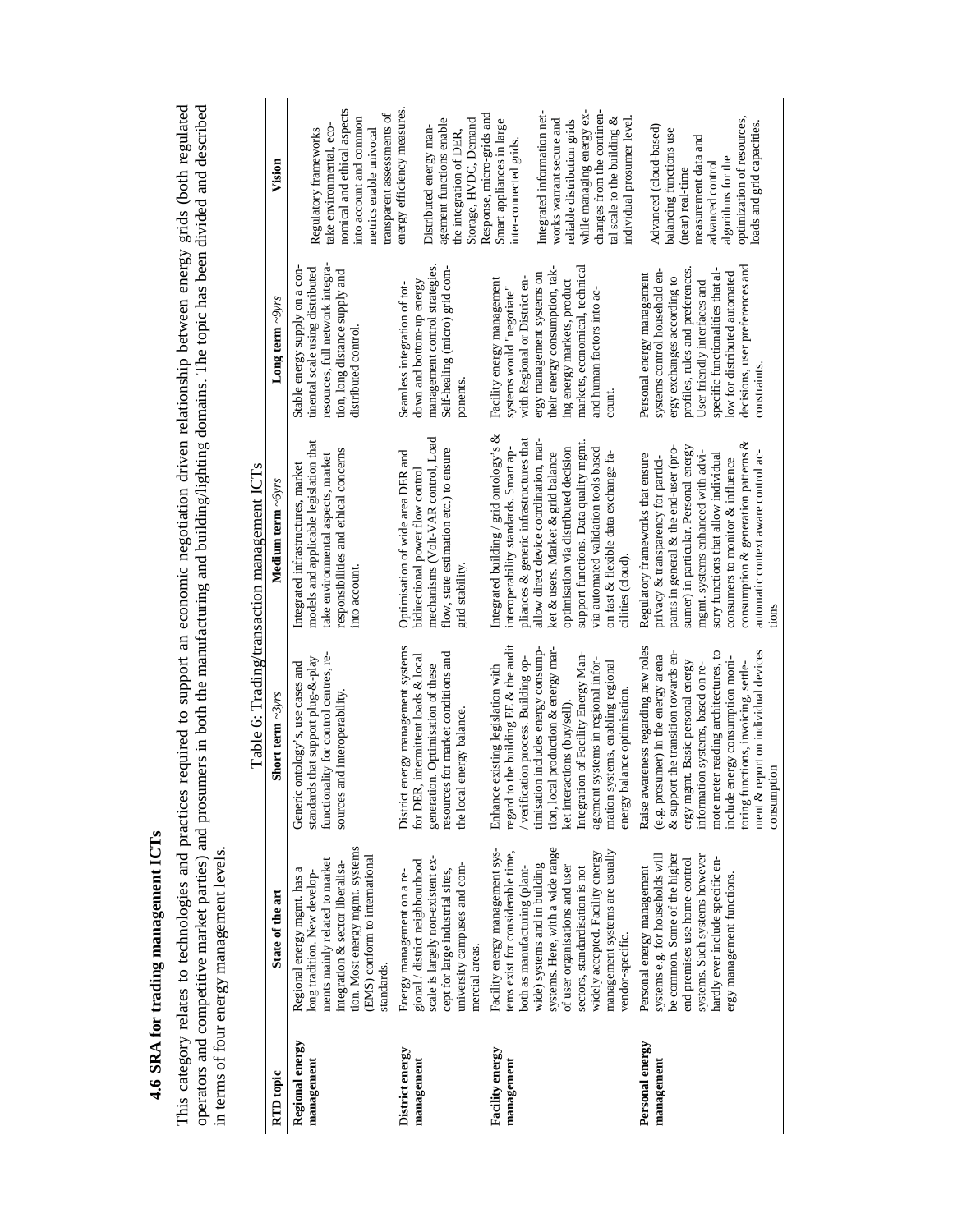Table 6 above shows potential trajectories towards achieving the REViSITE vision and also includes a short description of the current state-of-the-art for the four energy management levels. The references to energy management in the listed levels refer mainly to two specific areas: 1) Facilitation of distributed energy resources, interruptible loads and local storages while maintaining a secure and reliable network operation, warranting network stability and power quality (the responsibility for transport/distribution network operators) and, 2) facilitation of a level playing field for a competitive energy market for energy and flexibility products (suppliers, aggregators, etc.).

## **5. CONCLUSIONS**

In this paper, a multi-disciplinary SRA for ICT-enabled energy efficiency has been introduced. The SRA consists of six 'roadmap' tables based on the six main categories and 21 sub-categories of the REViSITE SMARTT taxonomy and provides a holistic cross-sectorial view of where ICT4EE research should focus on from short term, medium term and long term respectively. The SRA concludes that the target research domain consists of complementary areas that need to proceed in a balanced way in order to achieve sustainable long term impacts. The overall expectation is that ICTs will contribute to applications with higher level of semantics, knowledge sharing, system integration and interoperability. The impacts of ICT on energy efficiency are subject to complex causal interdependencies of many different systems over several life cycle stages. This fact in itself calls for research to model and quantify ICT impacts for decision making about investments in ICT research and use.

### **ACKNOWLEDGMENTS**

The REViSITE Coordination Action (Grant Agreement no. 248705) is co-funded by the European Commission, Information Society and Media Directorate-General, under the Seventh Framework Programme, Cooperation theme three, 'Information and Communication Technologies'. The authors wish to acknowledge the Commission for their support, the efforts of the partners, the REViSITE Expert Group and the contributions of all those involved in REViSITE.

# **REFERENCES**

Barroso, J. M. (2008) "ICT Industry has a Major Role to Play in the European Economy of the 21st Century." Document available at:

http://europa.eu/rapid/pressReleasesAction.do?reference=SPEECH/08/120&format=HTML&aged=0 &language=EN&guiLanguage=en.

- Ellis, K. and Hannus, M. (2011) "REViSITE Deliverable D2.1: ICT4EE Data Taxonomy." Document available at: http://revisite.eu/docs/REViSITE\_deliverable\_D2.1\_main\_report.pdf.
- Ellis, K. and Sheridan, C. (2011) "REViSITE Deliverable D2.3: ICT4EE Impact Assessment Model." Document available at: http://revisite.eu/docs/REViSITE\_deliverable\_D2.3\_main\_report.pdf.
- EU Commission (2009) "Mobilising Information and Communication Technologies to Facilitate the Transition to an Energy-Efficient, Low-Carbon Economy." Document available at: http://eurlex.europa.eu/LexUriServ/LexUriServ.do?uri=COM:2009:0111:FIN:EN:PDF.
- EU Council (2007) "Europe Succeeding Together Presidency Conclusions." Document available at: http://register.consilium.europa.eu/pdf/en/07/st07/st07224-re01.en07.pdf.
- Fouchal, F. et al. (2011) "REViSITE Deliverable D3.1: Vision for Multi-disciplinary ICT-enabled Energy Efficiency." Document available at:

http://revisite.eu/docs/REViSITE\_deliverable\_D3.1\_main\_report.pdf.

- Gartner (2007) "Gartner Estimates ICT Industry Accounts for 2 Percent of Global CO<sub>2</sub> Emissions." Document available at: http://www.gartner.com/it/page.jsp?id=503867.
- Kuhn, D. et al. (2011) "REVISITE Deliverable D2.2: ICT4EE Knowledge and Current Practices." Document available at: http://revisite.eu/docs/REViSITE\_deliverable\_D2.2\_main\_report.pdf.